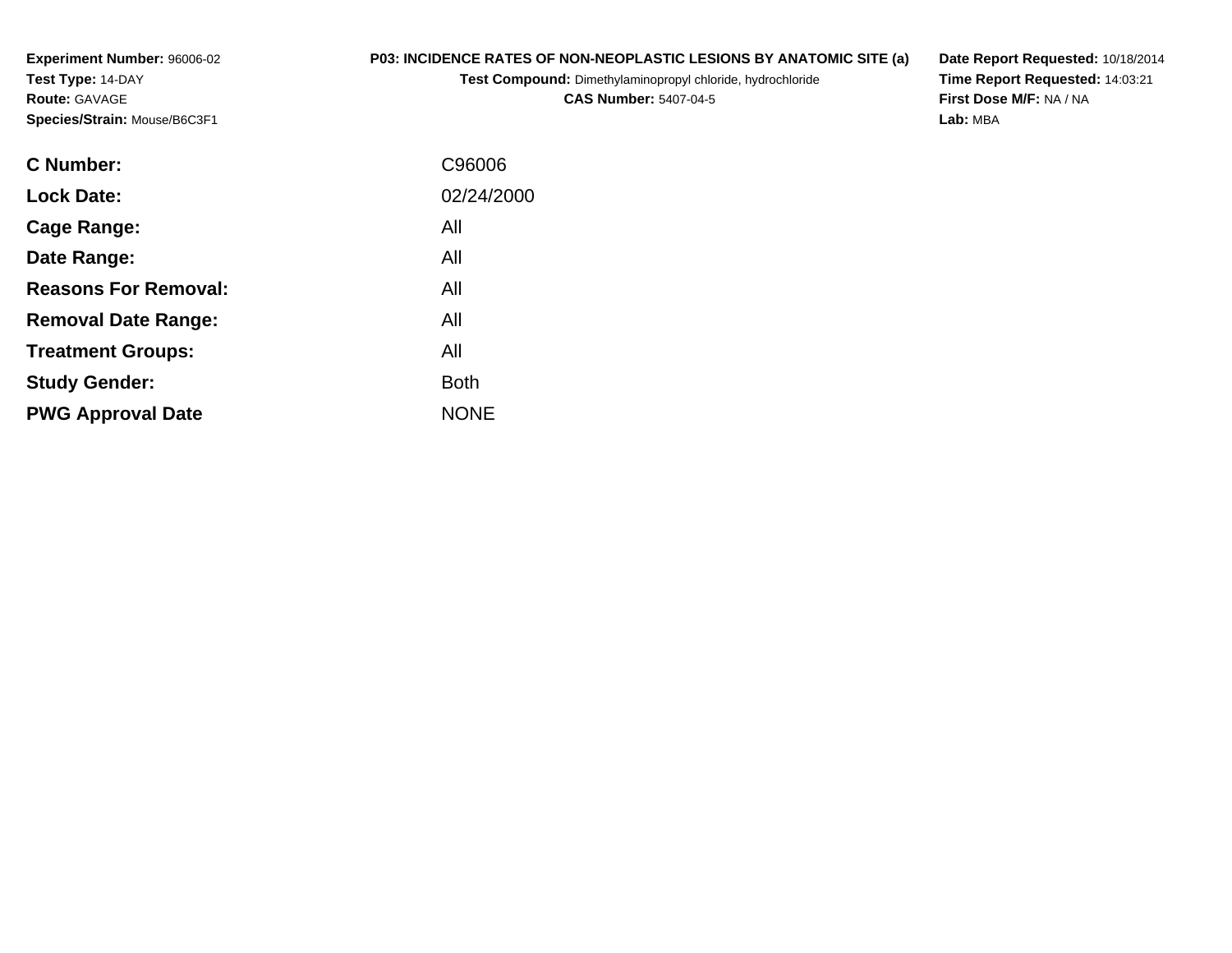| Experiment Number: 96006-02                                                  | P03: INCIDENCE RATES OF NON-NEOPLASTIC LESIONS BY ANATOMIC SITE (a) | Date Report Requested: 10/18/2014<br>Time Report Requested: 14:03:21<br>First Dose M/F: NA / NA<br>Lab: MBA |            |          |                 |                     |
|------------------------------------------------------------------------------|---------------------------------------------------------------------|-------------------------------------------------------------------------------------------------------------|------------|----------|-----------------|---------------------|
| Test Type: 14-DAY<br>Route: GAVAGE<br>Species/Strain: Mouse/B6C3F1           | Test Compound: Dimethylaminopropyl chloride, hydrochloride          |                                                                                                             |            |          |                 |                     |
| <b>B6C3F1 Mouse MALE</b>                                                     | <b>VEHICLE CONTROL</b>                                              | <b>MG/KG</b><br>6.25                                                                                        | 12.5 MG/KG | 25 MG/KG | <b>50 MG/KG</b> | <b>MG/KG</b><br>100 |
| <b>Disposition Summary</b>                                                   |                                                                     |                                                                                                             |            |          |                 |                     |
| <b>Animals Initially In Study</b><br><b>Early Deaths</b><br><b>Survivors</b> | 5                                                                   | 5                                                                                                           | 5          | 5        | 5               | 5                   |
| <b>Terminal Sacrifice</b><br><b>Animals Examined Microscopically</b>         | 5                                                                   | $\sqrt{5}$                                                                                                  | 5          | 5        | 5               | 5<br>1              |
| <b>ALIMENTARY SYSTEM</b><br>None                                             |                                                                     |                                                                                                             |            |          |                 |                     |
| CARDIOVASCULAR SYSTEM<br>None                                                |                                                                     |                                                                                                             |            |          |                 |                     |
| <b>ENDOCRINE SYSTEM</b><br>None                                              |                                                                     |                                                                                                             |            |          |                 |                     |
| <b>GENERAL BODY SYSTEM</b><br>None                                           |                                                                     |                                                                                                             |            |          |                 |                     |
| <b>GENITAL SYSTEM</b><br>Seminal Vesicle<br>Dilatation                       | (0)                                                                 | (0)                                                                                                         | (0)        | (0)      | (0)             | (1)<br>1 (100%)     |
| <b>HEMATOPOIETIC SYSTEM</b><br>None                                          |                                                                     |                                                                                                             |            |          |                 |                     |
| <b>INTEGUMENTARY SYSTEM</b><br>None                                          |                                                                     |                                                                                                             |            |          |                 |                     |
| MUSCULOSKELETAL SYSTEM<br>None                                               |                                                                     |                                                                                                             |            |          |                 |                     |
| NERVOUS SYSTEM<br>None                                                       |                                                                     |                                                                                                             |            |          |                 |                     |

a - Number of animals examined microscopically at site and number of animals with lesion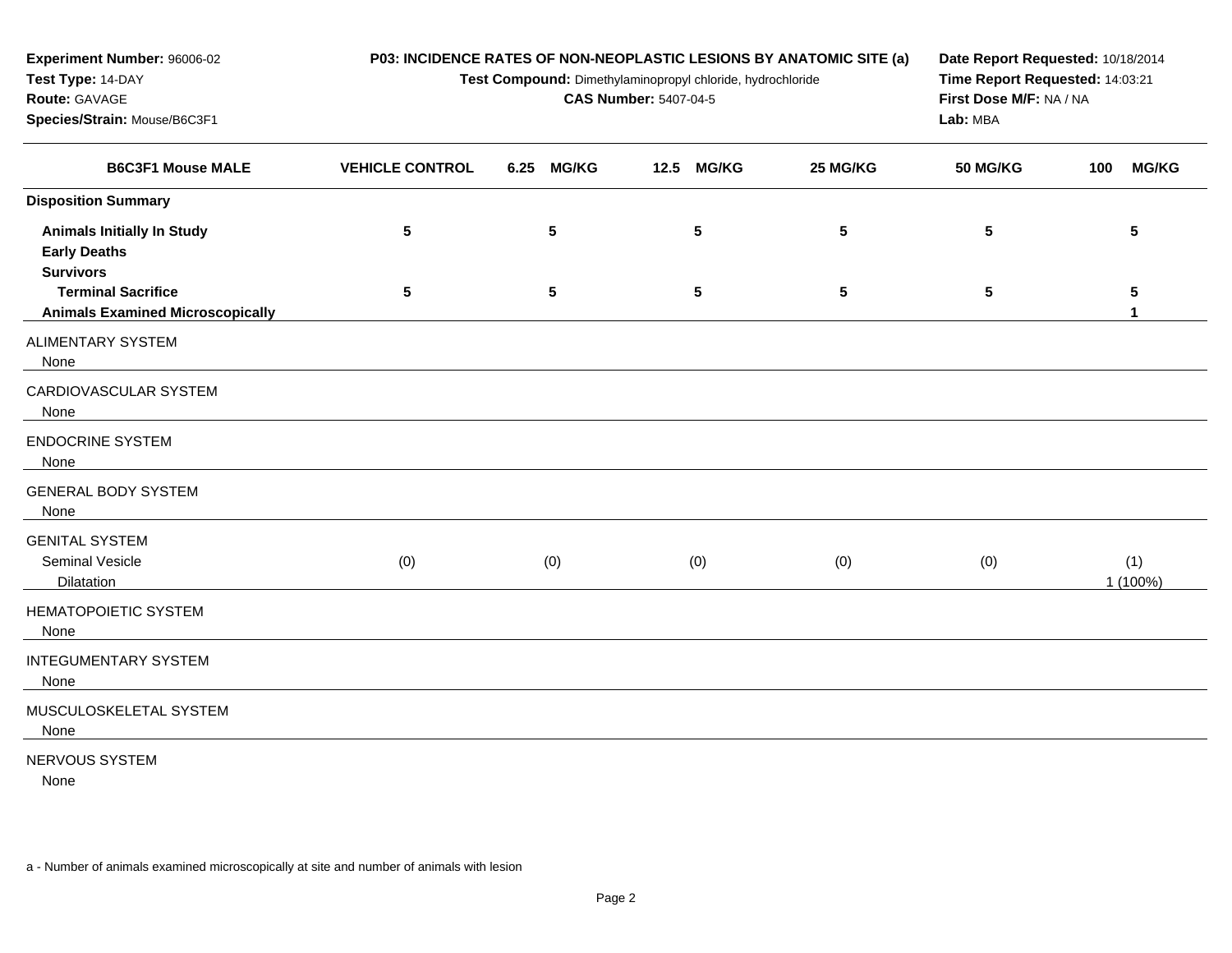| Experiment Number: 96006-02<br>Test Type: 14-DAY<br><b>Route: GAVAGE</b><br>Species/Strain: Mouse/B6C3F1 | P03: INCIDENCE RATES OF NON-NEOPLASTIC LESIONS BY ANATOMIC SITE (a)<br>Test Compound: Dimethylaminopropyl chloride, hydrochloride<br><b>CAS Number: 5407-04-5</b> |                      |                      |          | Date Report Requested: 10/18/2014<br>Time Report Requested: 14:03:21<br>First Dose M/F: NA / NA<br>Lab: MBA |                     |  |  |
|----------------------------------------------------------------------------------------------------------|-------------------------------------------------------------------------------------------------------------------------------------------------------------------|----------------------|----------------------|----------|-------------------------------------------------------------------------------------------------------------|---------------------|--|--|
| <b>B6C3F1 Mouse MALE</b>                                                                                 | <b>VEHICLE CONTROL</b>                                                                                                                                            | <b>MG/KG</b><br>6.25 | <b>MG/KG</b><br>12.5 | 25 MG/KG | <b>50 MG/KG</b>                                                                                             | <b>MG/KG</b><br>100 |  |  |
| <b>RESPIRATORY SYSTEM</b><br>None                                                                        |                                                                                                                                                                   |                      |                      |          |                                                                                                             |                     |  |  |
| <b>SPECIAL SENSES SYSTEM</b><br>None                                                                     |                                                                                                                                                                   |                      |                      |          |                                                                                                             |                     |  |  |
| URINARY SYSTEM<br>None                                                                                   |                                                                                                                                                                   |                      |                      |          |                                                                                                             |                     |  |  |

\*\*\*END OF MALE DATA\*\*\*

a - Number of animals examined microscopically at site and number of animals with lesion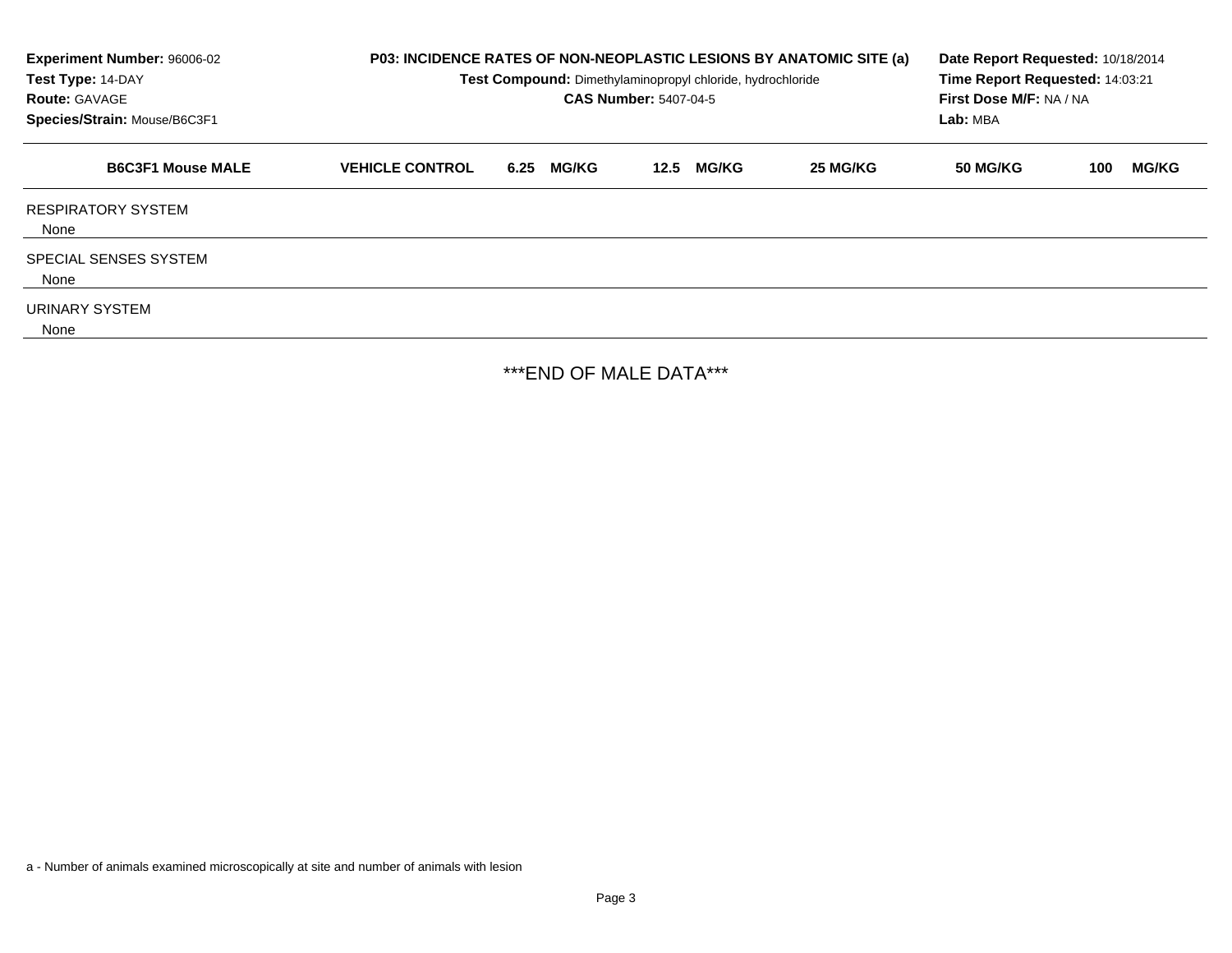| Experiment Number: 96006-02                                          | P03: INCIDENCE RATES OF NON-NEOPLASTIC LESIONS BY ANATOMIC SITE (a) |                 |                                                            |                                 |          | Date Report Requested: 10/18/2014   |     |                 |  |
|----------------------------------------------------------------------|---------------------------------------------------------------------|-----------------|------------------------------------------------------------|---------------------------------|----------|-------------------------------------|-----|-----------------|--|
| Test Type: 14-DAY                                                    |                                                                     |                 | Test Compound: Dimethylaminopropyl chloride, hydrochloride | Time Report Requested: 14:03:21 |          |                                     |     |                 |  |
| Route: GAVAGE                                                        |                                                                     |                 | <b>CAS Number: 5407-04-5</b>                               |                                 |          | First Dose M/F: NA / NA<br>Lab: MBA |     |                 |  |
| Species/Strain: Mouse/B6C3F1                                         |                                                                     |                 |                                                            |                                 |          |                                     |     |                 |  |
| <b>B6C3F1 Mouse FEMALE</b>                                           | <b>VEHICLE CONTROL</b>                                              | 6.25 MG/KG      | 12.5                                                       | <b>MG/KG</b>                    | 25 MG/KG | <b>50 MG/KG</b>                     | 100 | <b>MG/KG</b>    |  |
| <b>Disposition Summary</b>                                           |                                                                     |                 |                                                            |                                 |          |                                     |     |                 |  |
| <b>Animals Initially In Study</b><br><b>Early Deaths</b>             | 5                                                                   | $5\phantom{.0}$ |                                                            | 5                               | 5        | 5                                   |     | $5\phantom{.0}$ |  |
| <b>Natural Death</b><br><b>Survivors</b>                             | 1                                                                   |                 |                                                            |                                 |          |                                     |     |                 |  |
| <b>Terminal Sacrifice</b><br><b>Animals Examined Microscopically</b> | 4                                                                   | 5               |                                                            | 5                               | 5        | 5                                   |     | 5               |  |
| <b>ALIMENTARY SYSTEM</b><br>None                                     |                                                                     |                 |                                                            |                                 |          |                                     |     |                 |  |
| CARDIOVASCULAR SYSTEM<br>None                                        |                                                                     |                 |                                                            |                                 |          |                                     |     |                 |  |
| <b>ENDOCRINE SYSTEM</b><br>None                                      |                                                                     |                 |                                                            |                                 |          |                                     |     |                 |  |
| <b>GENERAL BODY SYSTEM</b><br>None                                   |                                                                     |                 |                                                            |                                 |          |                                     |     |                 |  |
| <b>GENITAL SYSTEM</b><br>None                                        |                                                                     |                 |                                                            |                                 |          |                                     |     |                 |  |
| <b>HEMATOPOIETIC SYSTEM</b><br>None                                  |                                                                     |                 |                                                            |                                 |          |                                     |     |                 |  |
| <b>INTEGUMENTARY SYSTEM</b><br>None                                  |                                                                     |                 |                                                            |                                 |          |                                     |     |                 |  |
| MUSCULOSKELETAL SYSTEM<br>None                                       |                                                                     |                 |                                                            |                                 |          |                                     |     |                 |  |
| NERVOUS SYSTEM                                                       |                                                                     |                 |                                                            |                                 |          |                                     |     |                 |  |

None

a - Number of animals examined microscopically at site and number of animals with lesion